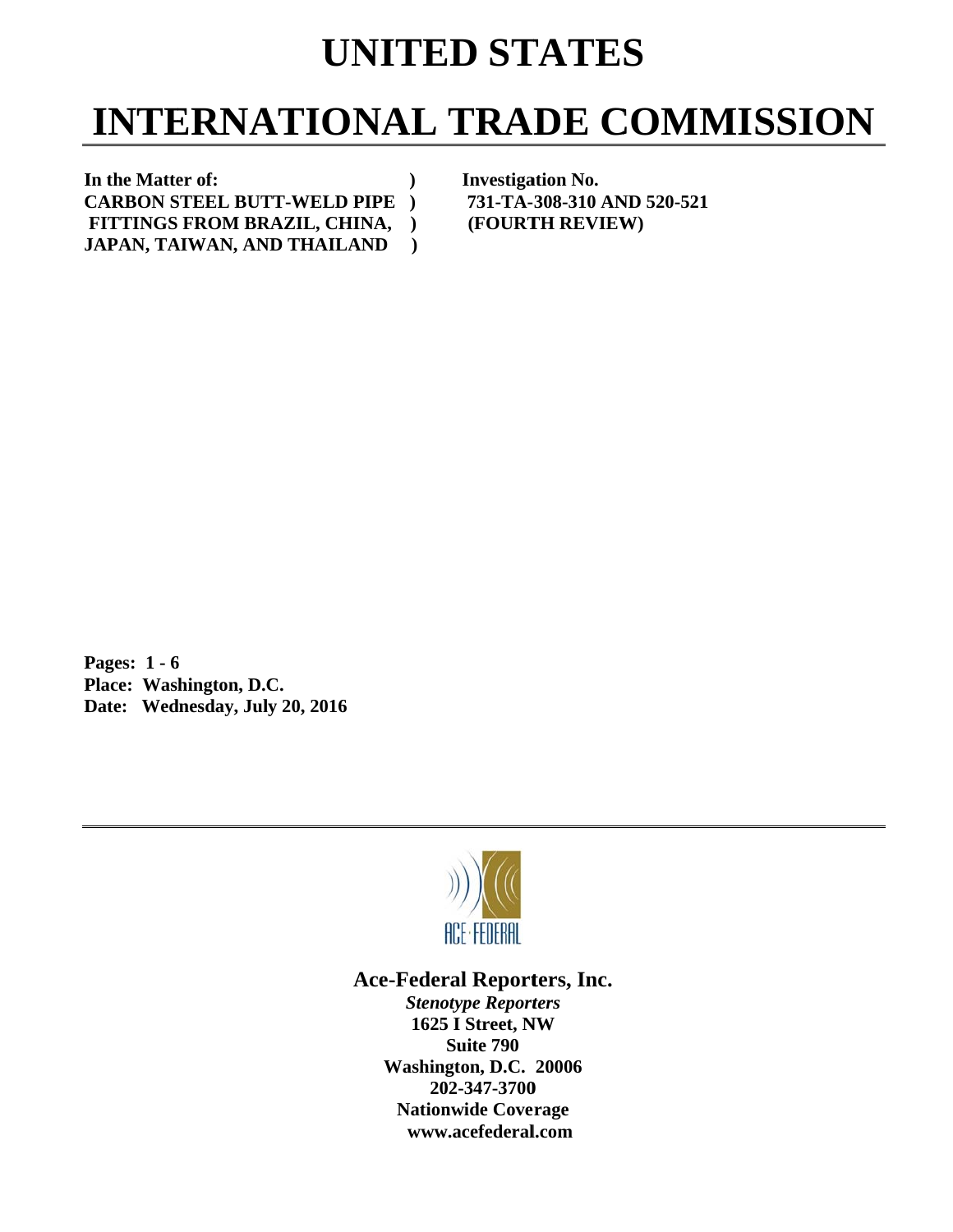1 THE UNITED STATES INTERNATIONAL TRADE COMMISSION 2 3 In the Matter of: (a) Investigation Nos.: 4 CARBON STEEL ) 731-TA-308-310 and 520-521 5 BUTT-WELD PIPE FITTINGS ) (Fourth Review) 6 FROM BRAZIL, CHINA, JAPAN,) 7 TAIWAN, AND THAILAND ) 8 9 10 11 Wednesday, July 20, 2016 12 Main Hearing Room (Room 101) 13 U.S. International 14 Trade Commission 15 500 E Street, S.W. 16 Washington, D.C. 17 18 The meeting, commenced, pursuant to notice, at 19 11:00 a.m., before the Commissioners of the United States 20 International Trade Commission, Chairman Irving A. 21 Williamson, presiding. 22 23 24 25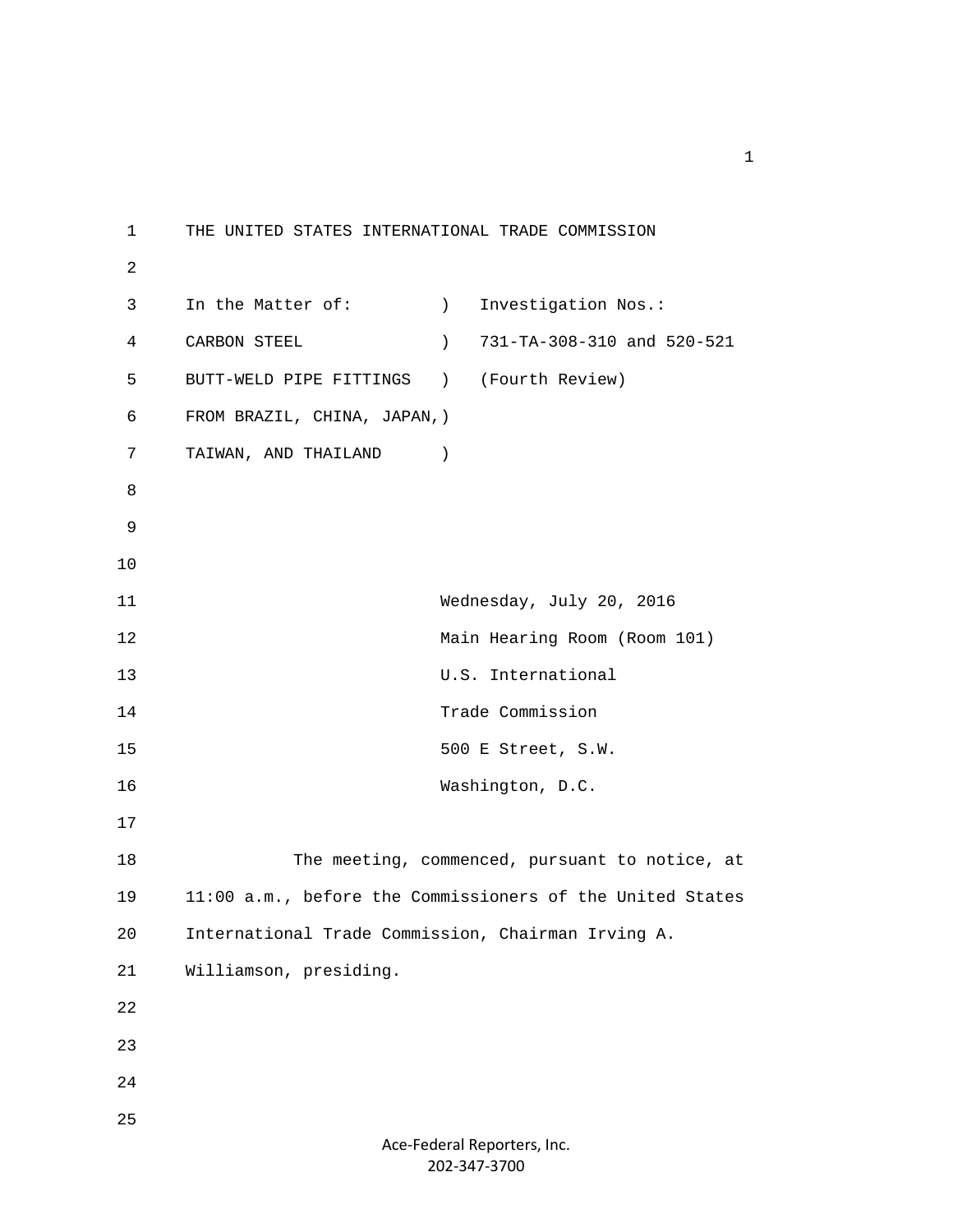#### 1 APPEARANCES:

| 2  | On behalf of the International Trade Commission: |
|----|--------------------------------------------------|
| 3  | Commissioners:                                   |
| 4  | IRVING A. WILLIAMSON, CHAIRMAN                   |
| 5  | DEAN A. PINKERT, COMMISSIONER                    |
| 6  |                                                  |
| 7  | DAVID S. JOHANSON, COMMISSIONER                  |
| 8  | MEREDITH M. BROADBENT, COMMISSIONER              |
| 9  | (via telephone)                                  |
| 10 | F. SCOTT KIEFF, COMMISSIONER                     |
| 11 | RHONDA K. SCHMIDTLEIN, COMMISSIONER              |
| 12 | (via telephone)                                  |
| 13 |                                                  |
|    |                                                  |
| 14 | Staff:                                           |
| 15 | MARY MESSER, SUPERVISORY INVESTIGATOR            |
| 16 | DENNIS FRAVEL, INTERNATIONAL TRADE ANALYST       |
| 17 | CRAIG THOMSEN, INTERNATIONAL ECONOMIST           |
| 18 | MICHAEL SZUSTAKOWSKI, INVESTIGATOR               |
| 19 | BENJAMIN ALLEN, ATTORNEY/ADVISOR                 |
| 20 |                                                  |
| 21 | WILLIAM R. BISHOP, SUPERVISORY HEARINGS AND      |
| 22 | INFORMATION OFFICER                              |
| 23 |                                                  |
| 24 |                                                  |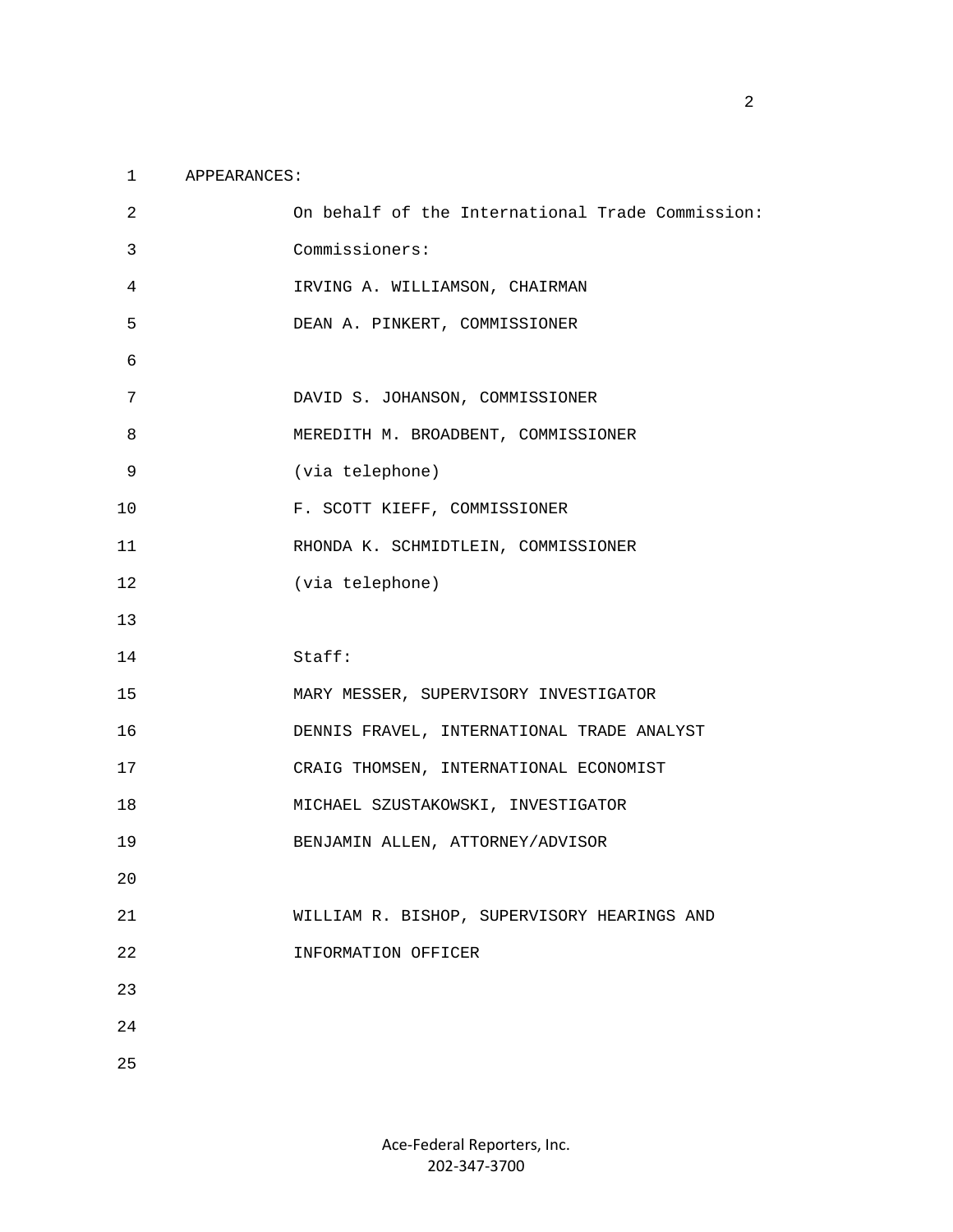| $\mathbf{1}$ | PROCEEDINGS                                                  |
|--------------|--------------------------------------------------------------|
| 2            | (11:00 a.m.)                                                 |
| 3            | CHAIRMAN WILLIAMSON:<br>Good morning. This meeting           |
| 4            | of the U.S. International Trade Commission will now come to  |
| 5            | Welcome to Commissioners Broadbent and Schmidtlein<br>order. |
| 6            | who are participating by telephone.                          |
| 7            | COMMISSIONER SCHMIDTLEIN:<br>Hello.                          |
| 8            | COMMISSIONER BROADBENT: Good morning.                        |
| 9            | CHAIRMAN WILLIAMSON: Okay. I understand that                 |
| 10           | there are no agendas for future meetings, minutes,           |
| 11           | ratification lists, or outstanding action jackets to         |
| 12           | consider.                                                    |
| 13           | Next we turn to the vote on Investigation numbers            |
| 14           | 731-TA-308-310 and 520-521, Fourth Review, Carbon Steel      |
| 15           | Butt-Weld Pipe Fittings from Brazil, China, Japan, Taiwan,   |
| 16           | and Thailand. Welcome to Ms. Messer and the staff who        |
| 17           | participated in this investigations. Are there any           |
| 18           | questions for the staff?                                     |
| 19           | (No response.)                                               |
| 20           | CHAIRMAN WILLIAMSON: Are there any additions or              |
| 21           | corrections to the staff report?                             |
| 22           | This is Mary Messer, Office of<br>MS. MESSER:                |
| 23           | Investigations. No Chairman, there are no corrections or     |
| 24           | additions to the staff report.                               |
| 25           | Thank you. Is there any<br>CHAIRMAN WILLIAMSON:              |

Ace‐Federal Reporters, Inc. 202‐347‐3700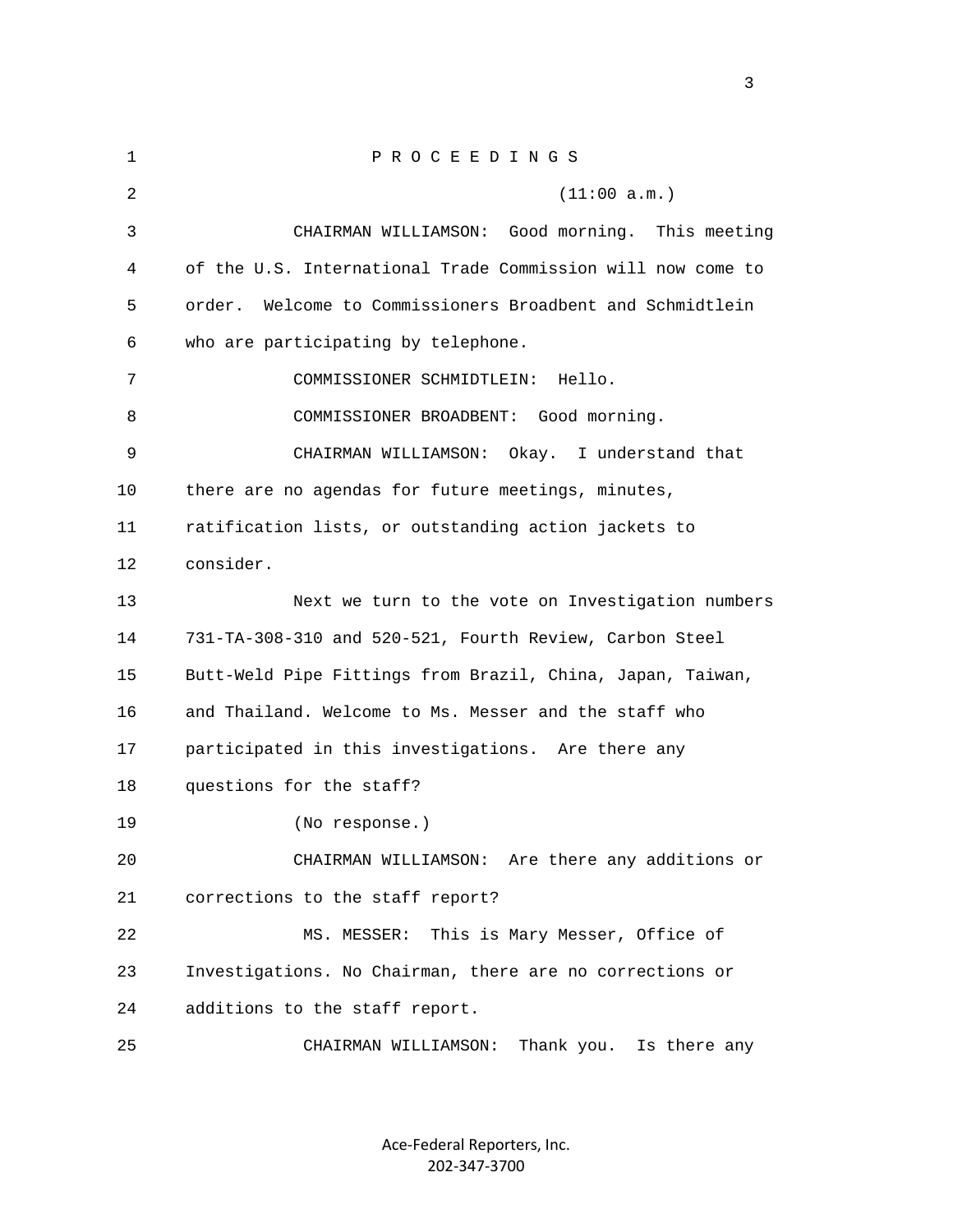1 objection to approval of the staff report?

| $\overline{2}$ | (No response.)                                               |
|----------------|--------------------------------------------------------------|
| 3              | CHAIRMAN WILLIAMSON: Hearing none, it is                     |
| 4              | approved. Mr. Secretary, will you please call the roll?      |
| 5              | MR. BISHOP: Commissioner Kieff?                              |
| 6              | COMMISSIONER KIEFF: I vote in the affirmative.               |
| 7              | MR. BISHOP: Commissioner Schmidtlein?                        |
| 8              | COMMISSIONER SCHMIDTLEIN: I vote in the                      |
| 9              | affirmative.                                                 |
| 10             | MR. BISHOP: Commissioner Broadbent?                          |
| 11             | COMMISSIONER BROADBENT: I vote in the                        |
| 12             | affirmative with respect to China, Japan, Taiwan and         |
| 13             | Thailand. And I vote in the negative with respect to Brazil. |
| 14             | MR. BISHOP: Commissioner Williamson?                         |
| 15             | COMMISSIONER WILLIAMSON: I vote in the                       |
| 16             | affirmative.                                                 |
| 17             | MR. BISHOP: Commissioner Johanson?                           |
| 18             | COMMISSIONER JOHANSON: I vote in the                         |
| 19             | affirmative.                                                 |
| 20             | MR. BISHOP: Commissioner Pinkert?                            |
| 21             | COMMISSIONER PINKERT: I vote in the                          |
| 22             | affirmative.                                                 |
| 23             | MR. BISHOP: Mr. Chairman, the Commission has                 |
| 24             | reached affirmative determinations.                          |
| 25             | CHAIRMAN WILLIAMSON:<br>Thank you, Mr. Secretary.            |

Ace‐Federal Reporters, Inc. 202‐347‐3700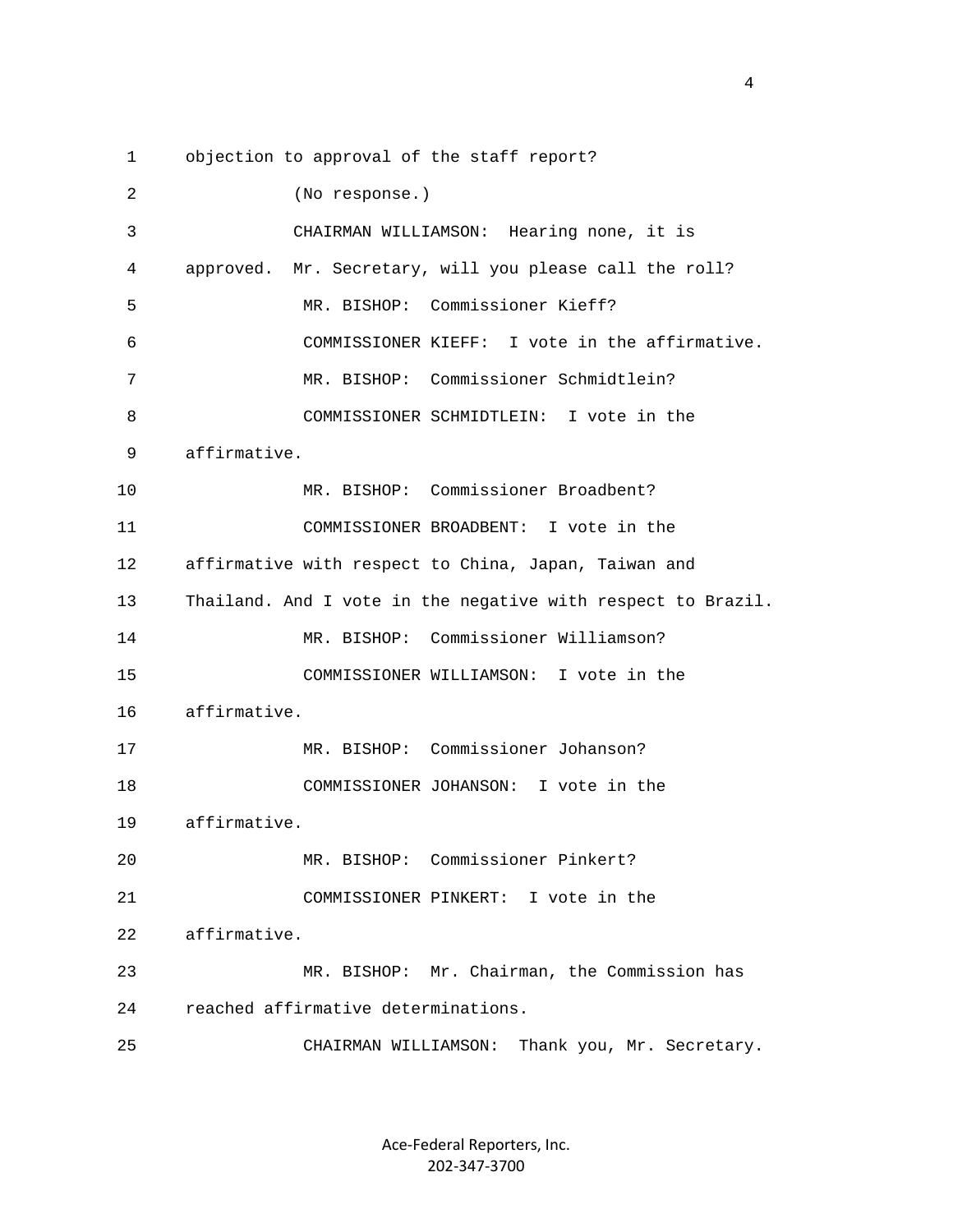1 Further information regarding these determinations will be 2 in the press release. Views of the Commission currently are 3 scheduled to be completed and filed on August 1, 2016. 4 Thank you to the staff who participated in these 5 investigations. Seeing that there is no other business 6 before the Commission, this meeting is adjourned. 7 (Whereupon, the meeting was adjourned at 11:02 8 a.m.)